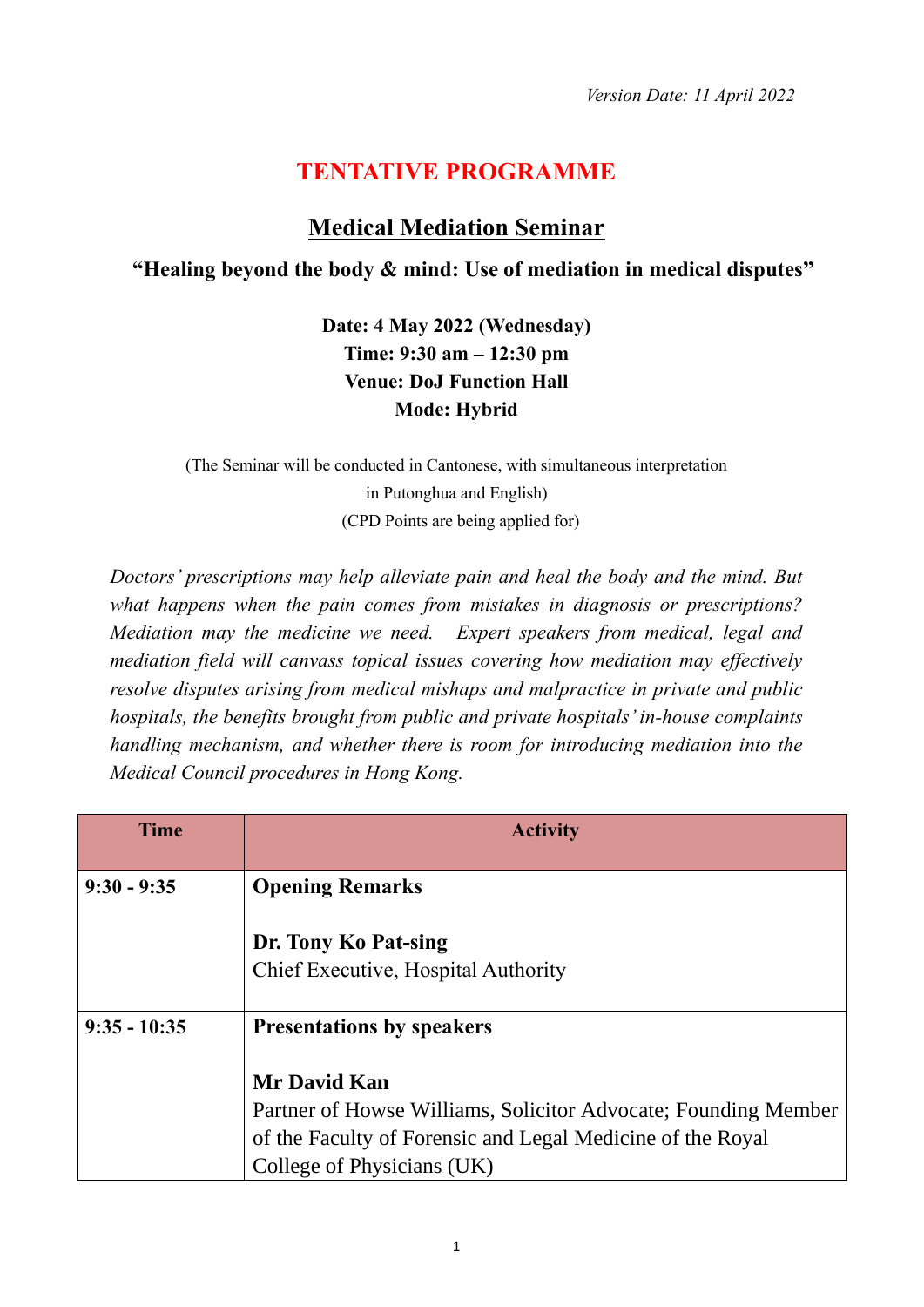| <b>Time</b>     | <b>Activity</b>                                                                                                                                                                                                                                                   |
|-----------------|-------------------------------------------------------------------------------------------------------------------------------------------------------------------------------------------------------------------------------------------------------------------|
|                 | <b>Prof Albert Lee</b><br>Clinical Professor of School of Public Health and Primary Care,<br>CUHK; Founding Director of Centre for Health Education and<br><b>Health Promotion, CUHK</b>                                                                          |
|                 | Dr Danny Lee<br>Clinical Associate Professor (Honorary) of CUHK; Honorary<br>Consultant of Department of Surgery, New Territories East Cluster,<br>Hospital Authority; Chairman of Preliminary Investigation<br>Committee (2) of the Medical Council of Hong Kong |
|                 | <b>Ms Fion Lee</b><br>Chief Manager, Patient Relations and Engagement, Hospital<br><b>Authority Head Office</b>                                                                                                                                                   |
| $10:35 - 12:05$ | <b>Armchair Discussion (Speakers as above)</b>                                                                                                                                                                                                                    |
|                 | <b>Moderator</b><br>Dr Peter Pang<br>Honorary Clinical Assistant Professor of the Department of Surgery,<br>CUHK; Director of the Plastic and Aesthetic Multi-Disciplinary<br>Centre and Union DHI Hair Centre of the Union Hospital                              |
|                 | <b>Discussion Topics:</b>                                                                                                                                                                                                                                         |
|                 | (1) Looking from the legal, medical practitioner, and academic<br>angle, what are the pros and cons in the use of mediation to<br>resolve medical disputes in Hong Kong?                                                                                          |
|                 | (2) How can mediation and mediation skills effectively narrow<br>down and resolve medical disputes out of court in public and<br>private hospital setting?                                                                                                        |
|                 | (3) What benefits could the in-house complaint handling                                                                                                                                                                                                           |